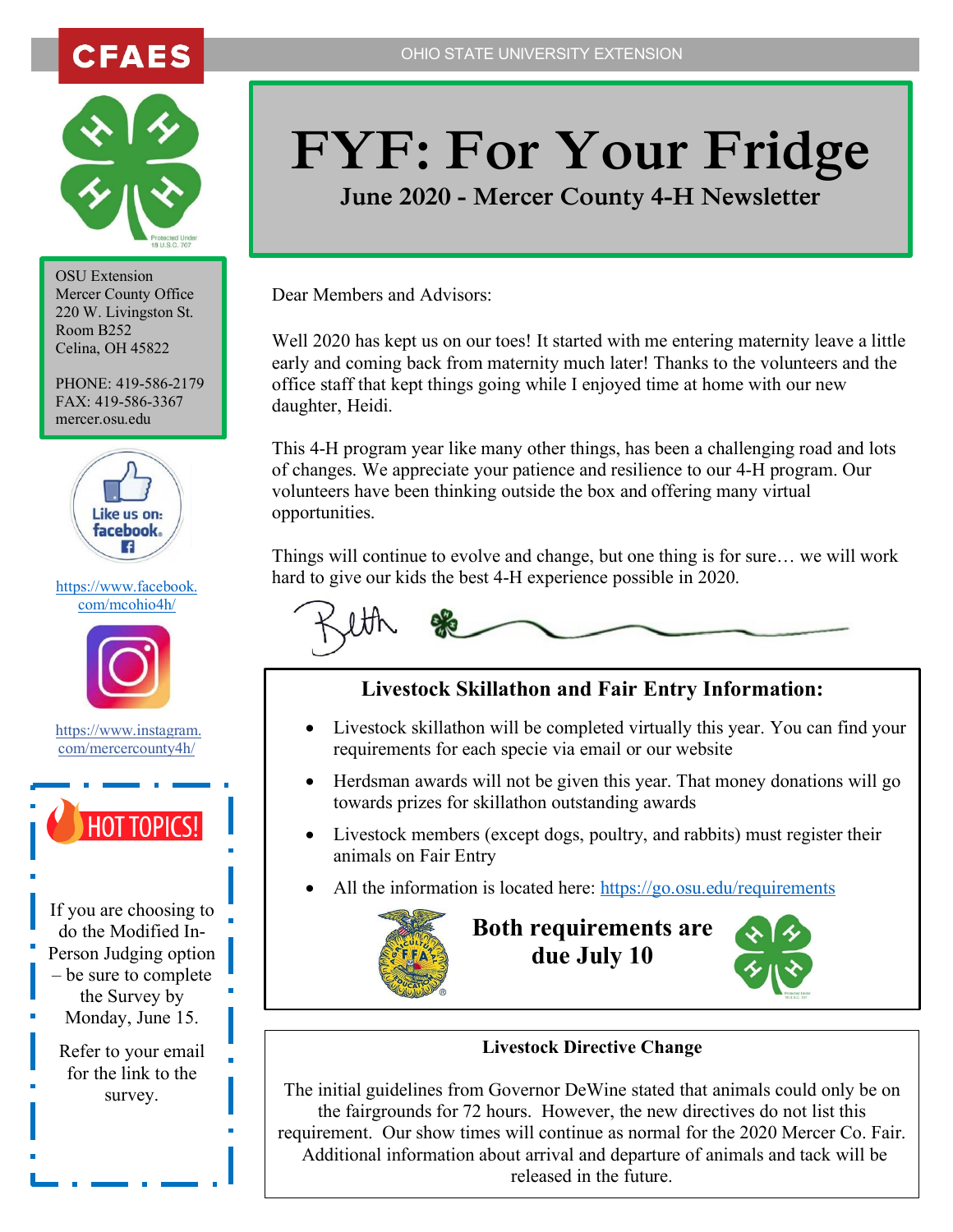

Thanks to everyone that joined us for virtual camp. We know it is not the same as being at camp with friends, but hopefully you felt connected to our camp traditions. Thanks to our counselors and Erica Stammen for making our videos and bringing camp to our homes! Our videos were viewed over 8,000 times!

Did you miss the virtual camp? You can still check it out on our website – <https://go.osu.edu/mc4hcamp>

#### **Extensions Office – Opening Soon**

The Extension Office is in the process of reopening the office. While we continue to do some teleworking, per direction of Ohio State, we will be on a small rotating schedule until July 6. We will be open to the public by appointment only. Currently, face coverings are mandatory, at all times, for everyone, including staff members. To make an appointment call our office at 419-586-2179 or email who you wish to meet with.



## **Cloverbud Stay At Home Project**



Although Cloverbuds will not meet in person for judging this year, we have created a fun alternative for them.

Check out the details on our website <https://go.osu.edu/requirements>





#### **Special Interest, Foods, and Clothing Projects Virtual vs Modified In-Person Judging**

Due to restrictions and additional procedures that will need to be in place for everyone's health and safety, we will offer two options for judging in 2020. Families may choose which option fits best for them given current circumstances – a virtual judging option or a modified in-person judging option.

Modified In-Person Judging

- You must take survey to sign up by Monday, June  $15<sup>th</sup>$
- Judging will take place on the original scheduled days (July 7-8)
- Extra precautions and modification will be in place
- No State Fair delegate. We are awarding completion and outstanding.

#### Virtual Judging

- Members will submit answers for pre-selected questions
- No State Fair delegate. We are awarding completion and outstanding.
- Extended deadline of Friday, July 17

We will not be awarding trophies this year. Money donations from the trophies will be used for prizes for outstanding awards for both virtual and modified in-person judging

#### **Both options this year, focus more on the learning experience rather than the final item made or displayed. For example, the judge is not examining the hem of your dress, but what activities did you do to learn about the hem and can share that experience.**

Best of luck with whatever option you chose – and remember everyone should be proud of his or her accomplishment when completing a project - everyone is a winner!